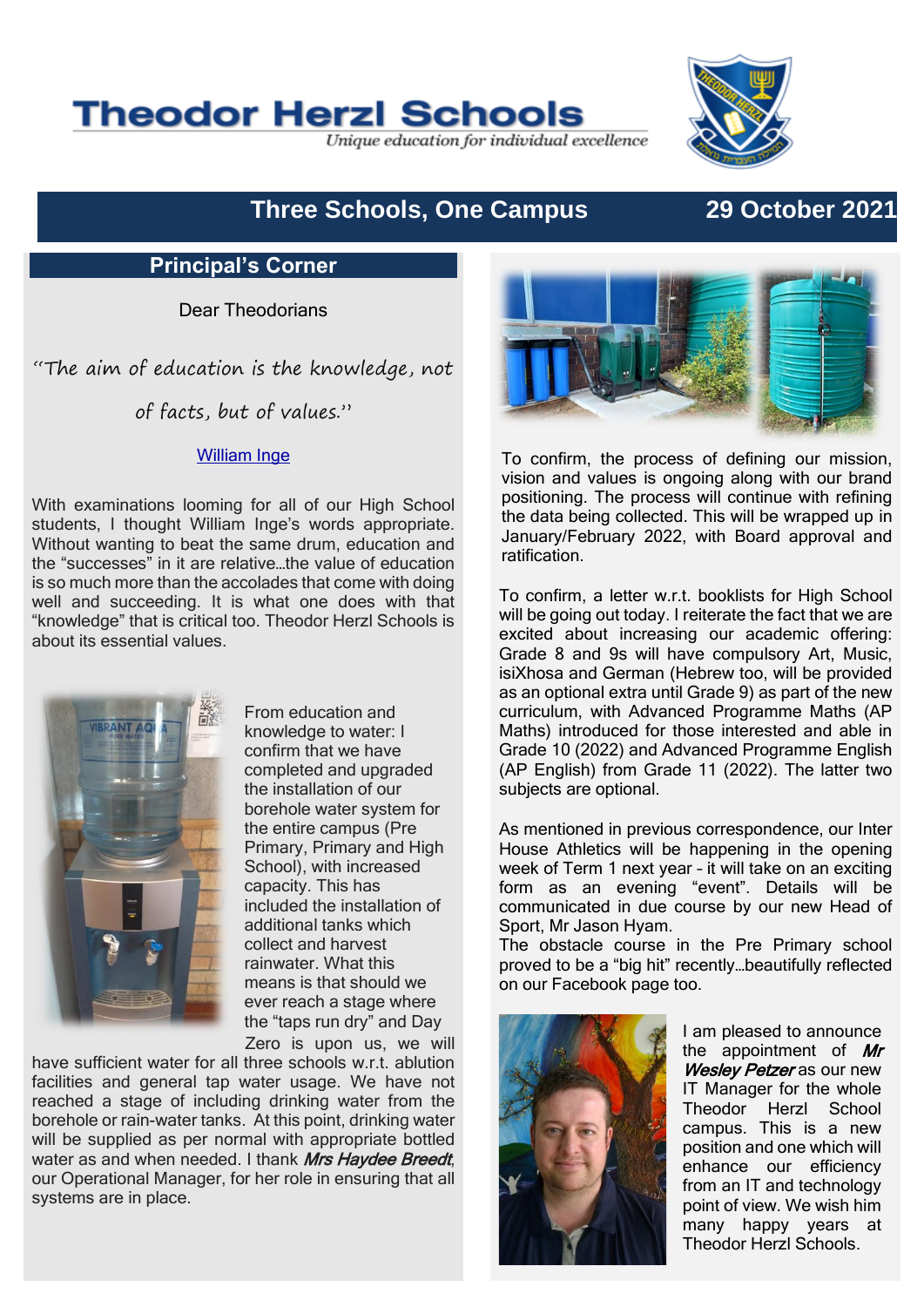All that remains is for me to wish you a blessed and safe "long weekend". Happy voting on Monday!

**Viktor**

### Viktor Kurz Executive Principal

## **Jewish Life**

With the guidance of Ceramist, Goldie, our children created the most beautiful Channukias. Thank you to Morah Jenny for organizing this creative activity.



Our Jewish pupils hard at work learning Parashas for the Shabbos Project.



Mr Kurz met Messrs Brorsen and Blumenthal from Herzlia during their visit to Theodor.



## **Pre-Primary Fun**

Our Theodorables had oodles of Obstacle Course fun this week.



## **Primary School Activities**

Watch out World! At Careers Day we met some dedicated Theodorians, determined to be very successful in their chosen careers.



During Creative Writing, our Grade 2s were writing about "doors".



These Theodorians read the book, The Stick Man, and then designed their very own stick figures.